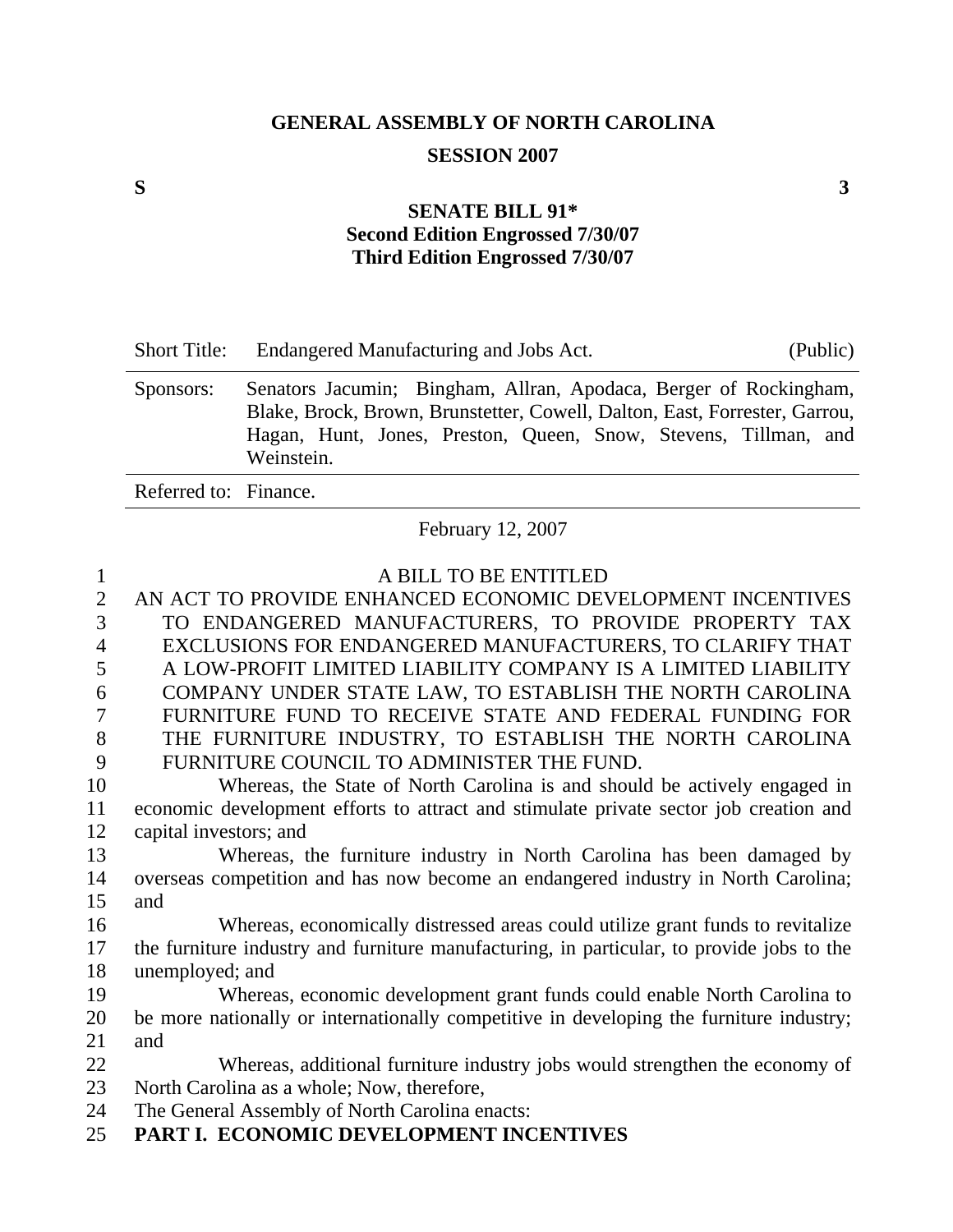### General Assembly of North Carolina **Session 2007**

| $\mathbf{1}$   |                    |     | <b>SECTION 1.1.</b> G.S. 105-129.83 is amended by adding a new subsection to            |
|----------------|--------------------|-----|-----------------------------------------------------------------------------------------|
| $\overline{2}$ | read:              |     |                                                                                         |
| 3              | $\mathrm{m}_{(m)}$ |     | <u>Endangered Manufacturer Enhancements. – Any establishment whose</u>                  |
| $\overline{4}$ |                    |     | primary activity is in one of the following subsectors shall be treated as if it were   |
| 5              |                    |     | located in a development tier one area for all purposes under this Article:             |
| 6              |                    | (1) | Apparel manufacturing subsector 315 as defined by NAICS.                                |
| $\tau$         |                    | (2) | Furniture and related product manufacturing subsector 337 as defined                    |
| $8\,$          |                    |     | by NAICS.                                                                               |
| 9              |                    | (3) | Textile mills subsector 313 as defined by NAICS.                                        |
| 10             |                    | (4) | Textile product mills subsector 314 as defined by NAICS."                               |
| 11             |                    |     | <b>SECTION 1.2.</b> G.S. 105-164.14(h) reads as rewritten:                              |
| 12             | "(h)               |     | Low Enterprise or Development Tier Machinery. – Eligible taxpayers are                  |
| 13             |                    |     | allowed an annual refund of sales and use taxes paid under this Article as provided in  |
| 14             | this subsection.   |     |                                                                                         |
| 15             |                    | (1) | Refunds. – An eligible person is allowed an annual refund of sales and                  |
| 16             |                    |     | use taxes paid by it under this Article at the general rate of tax on                   |
| 17             |                    |     | eligible machinery and equipment it purchases for use in an enterprise                  |
| 18             |                    |     | tier one area or an enterprise tier two area, as defined in                             |
| 19             |                    |     | G.S. 105-129.3 or a development tier one area, as defined in                            |
| 20             |                    |     | G.S. $143B - 437.08$ .143B-437.08<br>listed in<br><sub>or</sub><br>in<br>industry<br>an |
| 21             |                    |     | G.S. 105-129.83(m) regardless of where the machinery and equipment                      |
| 22             |                    |     | is located in this State. Liability incurred indirectly by the taxpayer for             |
| 23             |                    |     | sales and use taxes on these items is considered tax paid by the                        |
| 24             |                    |     | taxpayer. A request for a refund must be in writing and must include                    |
| 25             |                    |     | any information and documentation required by the Secretary. A                          |
| 26             |                    |     | request for a refund is due within six months after the end of the State's              |
| 27             |                    |     | fiscal year. Refunds applied for after the due date are barred.                         |
| 28             |                    | (2) | Eligibility. $-$ A person is eligible for the refund provided in this                   |
| 29             |                    |     | subsection if it is engaged primarily in one of the businesses listed in                |
| 30             |                    |     | G.S. $105-129.4(a)$ in an enterprise tier one area or an enterprise tier                |
| 31             |                    |     | two area, as defined in G.S. 405-129.3 or 105-129.3, if it is engaged                   |
| 32             |                    |     | primarily in one of the businesses listed in G.S. $105-129.83(a)$ in a                  |
| 33             |                    |     | development<br>defined<br>tier<br>area,<br>as<br>one<br>in                              |
| 34             |                    |     | G.S. $143B-437.08.143B-437.08$ , or if it is engaged primarily in one of                |
| 35             |                    |     | the businesses listed in G.S. 105-129.83(m) anywhere in the State.                      |
| 36             |                    | (3) | Machinery and equipment. – For the purpose of this subsection, the                      |
| 37             |                    |     | term "machinery and equipment" means engines, machinery,                                |
| 38             |                    |     | equipment, tools, and implements used or designed to be used in one                     |
| 39             |                    |     | of the businesses listed in G.S. $105-129.4(a)$ or G.S. $105-129.83(a)$ .               |
| 40             |                    |     | Machinery and equipment are eligible for the refund provided in this                    |
| 41             |                    |     | subsection if the taxpayer places them in service in an enterprise tier                 |
| 42             |                    |     | one area or an enterprise tier two area, as defined in G.S. 105-129.3, or               |
| 43             |                    |     | development tier one area, as<br>defined<br>$\frac{1}{2}$<br>a                          |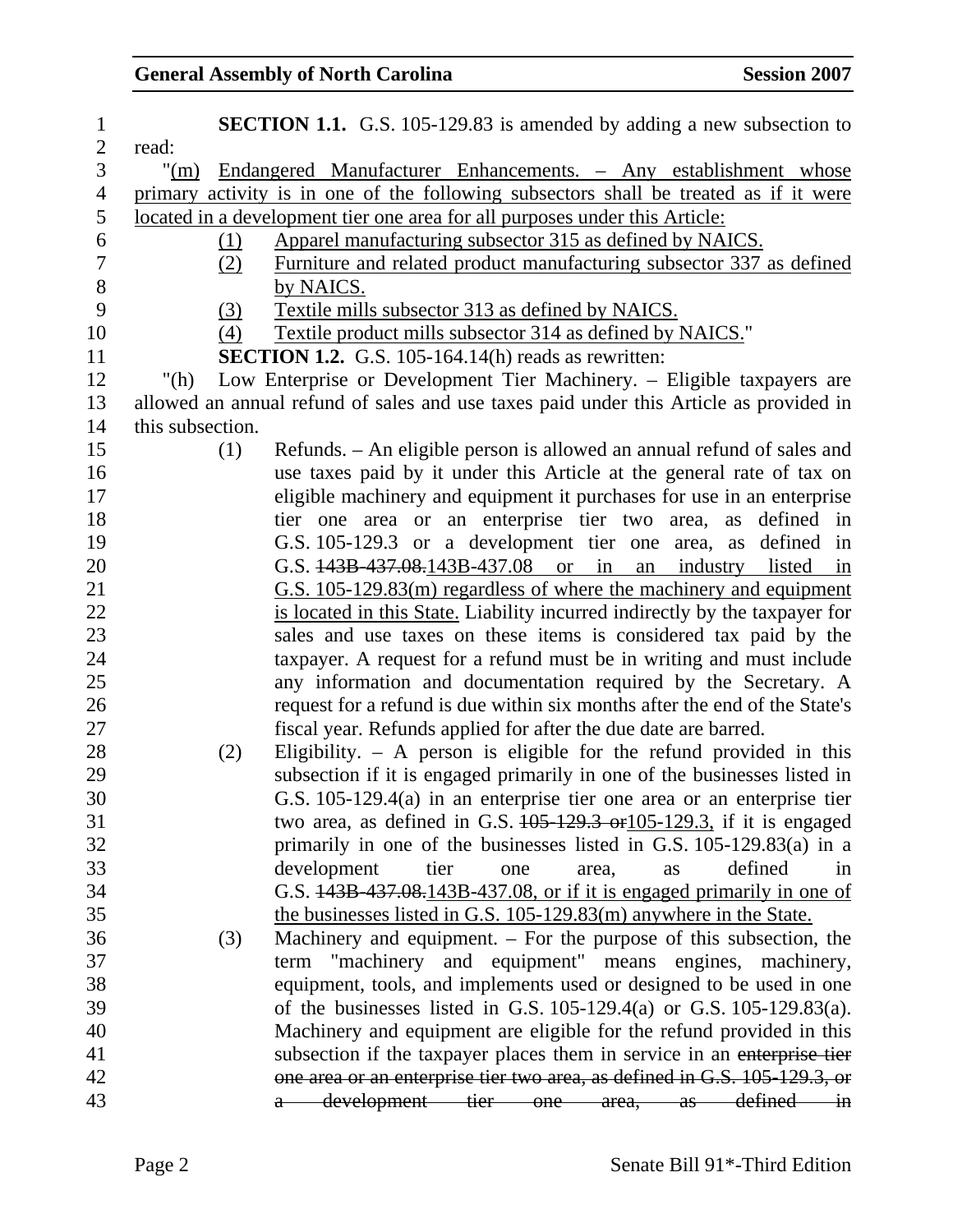| $\mathbf{1}$   | G.S. 143B 437.08, applicable area, capitalizes them for tax purposes                     |
|----------------|------------------------------------------------------------------------------------------|
| $\overline{2}$ | under the Code, and does not lease them to another party."                               |
| 3              | <b>SECTION 1.3.</b> G.S. 143B-437.53(a) reads as rewritten:                              |
| $\overline{4}$ | Minimum Number of Eligible Positions. $-$ A business may apply to the<br>"(a)            |
| 5              | Committee for a grant for any project that creates the minimum number of eligible        |
| 6              | positions as set out in the table below. If the project will be located in more than one |
| $\overline{7}$ | development tier area, the location with the highest development tier area designation   |
| 8              | determines the minimum number of eligible positions that must be created. If the         |
| 9              | primary activity of the project is in an industry listed in G.S. 105-129.83(m), the      |
| 10             | minimum job creation number applicable to development tier one applies regardless of     |
| 11             | the tier designation of the location of the project.                                     |
| 12             | Development Tier Area<br>Number of Eligible Positions                                    |
| 13             | <b>Tier One</b><br>10                                                                    |
| 14             | <b>Tier Two</b><br>20                                                                    |
| 15             | 20"<br><b>Tier Three</b>                                                                 |
| 16             | <b>SECTION 1.4.</b> G.S. 143B-437.56(d) reads as rewritten:                              |
| 17             | For any eligible position that is located in a development tier three area,<br>" $(d)$   |
| 18             | seventy-five percent (75%) of the annual grant approved for disbursement shall be        |
| 19             | payable to the business, and twenty-five percent $(25%)$ shall be payable to the Utility |
| 20             | Account pursuant to G.S. 143B-437.61. For any eligible position that is located in a     |
| 21             | development tier two area, eighty-five percent (85%) of the annual grant approved for    |
| 22             | disbursement shall be payable to the business, and fifteen percent (15%) shall be        |
| 23             | payable to the Utility Account pursuant to G.S. 143B-437.61. For a project that is       |
| 24             | primarily engaged in one of the industries listed in G.S. 105-129.83(m), one hundred     |
| 25             | percent (100%) of the annual grant approved for disbursement shall be payable to the     |
| 26             | business regardless of the development tier designation of the location. A position is   |
| 27             | located in the development tier area that has been assigned to the county in which the   |
| 28             | project is located at the time the application is filed with the Committee."             |
| 29             | <b>SECTION 1.5.</b><br>Section 1.1 of this part is effective for taxable years           |
| 30             | beginning on or after January 1, 2007. Section 1.2 of this part becomes effective        |
| 31             | January 1, 2007, and applies to purchases made on or after that date. The remainder of   |
| 32             | this part is effective when it becomes law.                                              |
| 33             | PART II. PROPERTY TAX EXCLUSION                                                          |
| 34<br>35       |                                                                                          |
| 36             | <b>SECTION 2.1.</b> G.S. 105-275 is amended by adding a new subdivision to<br>read:      |
| 37             | "§ 105-275. Property classified and excluded from the tax base.                          |
| 38             | The following classes of property are hereby designated special classes under            |
| 39             | authority of Article V, Sec. 2(2), of the North Carolina Constitution and shall not be   |
| 40             | listed, appraised, assessed, or taxed:                                                   |
| 41             |                                                                                          |
| 42             | (43)<br>Real and personal property that is located at an establishment whose             |

43 **primary activity is in one of the subsectors listed in this subdivision.**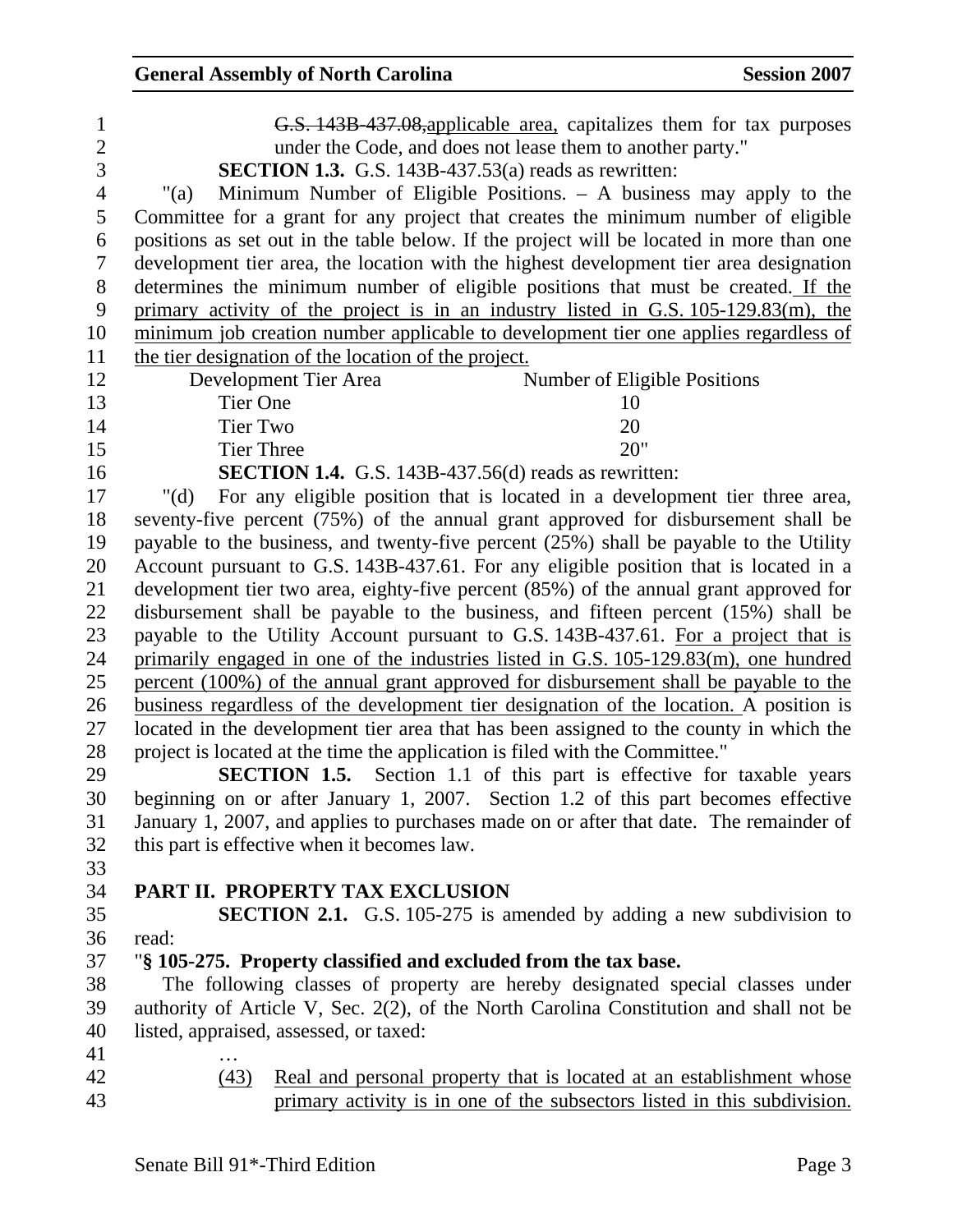|                           | <b>General Assembly of North Carolina</b>                                                                                                                                                                                                                                                                                                                                                                                                                                                                                                                                                     | <b>Session 2007</b> |
|---------------------------|-----------------------------------------------------------------------------------------------------------------------------------------------------------------------------------------------------------------------------------------------------------------------------------------------------------------------------------------------------------------------------------------------------------------------------------------------------------------------------------------------------------------------------------------------------------------------------------------------|---------------------|
|                           | For the purposes of this subdivision, the terms 'establishment' and<br>'NAICS' have the same meaning as in G.S. 105-129.81.<br>Apparel manufacturing subsector 315 as defined by NAICS.<br>$\underline{\mathbf{a}}$ .<br>Furniture and related product manufacturing subsector 337 as<br>b.<br>defined by NAICS<br>Textile mills subsector 313 as defined by NAICS.<br>$\underline{\mathbf{C}}$ .<br>d.<br>Textile product mills subsector 314 as defined by NAICS."<br><b>SECTION 2.2.</b> This part is effective for taxes imposed for taxable years<br>beginning on or after July 1, 2008. |                     |
|                           | PART III. LOW-PROFIT LIMITED LIABILITY COMPANIES                                                                                                                                                                                                                                                                                                                                                                                                                                                                                                                                              |                     |
|                           | <b>SECTION 3.1.</b> G.S. 57C-1-03 reads as rewritten:                                                                                                                                                                                                                                                                                                                                                                                                                                                                                                                                         |                     |
| "§ 57C-1-03. Definitions. |                                                                                                                                                                                                                                                                                                                                                                                                                                                                                                                                                                                               |                     |
|                           | The following definitions apply in this Chapter, unless otherwise specifically                                                                                                                                                                                                                                                                                                                                                                                                                                                                                                                |                     |
| provided:                 |                                                                                                                                                                                                                                                                                                                                                                                                                                                                                                                                                                                               |                     |
|                           |                                                                                                                                                                                                                                                                                                                                                                                                                                                                                                                                                                                               |                     |
| (11)                      | Limited liability company or domestic limited liability company. - An                                                                                                                                                                                                                                                                                                                                                                                                                                                                                                                         |                     |
|                           | entity formed and existing under this Chapter. The term "limited                                                                                                                                                                                                                                                                                                                                                                                                                                                                                                                              |                     |
|                           | liability company" or "domestic limited liability company" includes                                                                                                                                                                                                                                                                                                                                                                                                                                                                                                                           |                     |
|                           | low-profit limited liability companies and companies designated as                                                                                                                                                                                                                                                                                                                                                                                                                                                                                                                            |                     |
|                           | "L3C."                                                                                                                                                                                                                                                                                                                                                                                                                                                                                                                                                                                        |                     |
| (12)                      | Limited partnership or domestic limited partnership. - Has the same                                                                                                                                                                                                                                                                                                                                                                                                                                                                                                                           |                     |
|                           | meaning as in G.S. $59-102(8)$ .                                                                                                                                                                                                                                                                                                                                                                                                                                                                                                                                                              |                     |
|                           | $(12a)$ Low-profit limited liability company or "L3C." – An entity formed and                                                                                                                                                                                                                                                                                                                                                                                                                                                                                                                 |                     |
|                           | existing under this Chapter that is organized for a business purpose                                                                                                                                                                                                                                                                                                                                                                                                                                                                                                                          |                     |
|                           | that satisfies and is at all times operated to satisfy each of the<br>following requirements:                                                                                                                                                                                                                                                                                                                                                                                                                                                                                                 |                     |
|                           | The entity (i) significantly furthers the accomplishment of one                                                                                                                                                                                                                                                                                                                                                                                                                                                                                                                               |                     |
|                           | <u>a.</u><br>or more charitable or educational purposes within the meaning                                                                                                                                                                                                                                                                                                                                                                                                                                                                                                                    |                     |
|                           | of section $170(c)(2)(B)$ of the Internal Revenue Code of 1986,                                                                                                                                                                                                                                                                                                                                                                                                                                                                                                                               |                     |
|                           | as amended, and (ii) would not have been formed but for the                                                                                                                                                                                                                                                                                                                                                                                                                                                                                                                                   |                     |
|                           | entity's relationship to the accomplishment of charitable or                                                                                                                                                                                                                                                                                                                                                                                                                                                                                                                                  |                     |
|                           | educational purposes;                                                                                                                                                                                                                                                                                                                                                                                                                                                                                                                                                                         |                     |
|                           | No significant purpose of the entity is the production of income<br><u>b.</u>                                                                                                                                                                                                                                                                                                                                                                                                                                                                                                                 |                     |
|                           | or the appreciation of property; provided, however, that the fact                                                                                                                                                                                                                                                                                                                                                                                                                                                                                                                             |                     |
|                           | an entity produces significant income or capital<br>that                                                                                                                                                                                                                                                                                                                                                                                                                                                                                                                                      |                     |
|                           | appreciation shall not, in the absence of other factors, be                                                                                                                                                                                                                                                                                                                                                                                                                                                                                                                                   |                     |
|                           | conclusive evidence of a significant purpose involving the                                                                                                                                                                                                                                                                                                                                                                                                                                                                                                                                    |                     |
|                           | production of income or the appreciation of property; and                                                                                                                                                                                                                                                                                                                                                                                                                                                                                                                                     |                     |
|                           | No purpose of the entity is to accomplish one or more political<br>$\underline{c}$ .                                                                                                                                                                                                                                                                                                                                                                                                                                                                                                          |                     |
|                           | or legislative purposes within the meaning of section                                                                                                                                                                                                                                                                                                                                                                                                                                                                                                                                         |                     |
|                           | $170(c)(2)(D)$ of the Code, as amended.                                                                                                                                                                                                                                                                                                                                                                                                                                                                                                                                                       |                     |
|                           | If an entity that met this definition at its formation at any time                                                                                                                                                                                                                                                                                                                                                                                                                                                                                                                            |                     |
|                           | ceases to satisfy any one of the foregoing requirements, it shall                                                                                                                                                                                                                                                                                                                                                                                                                                                                                                                             |                     |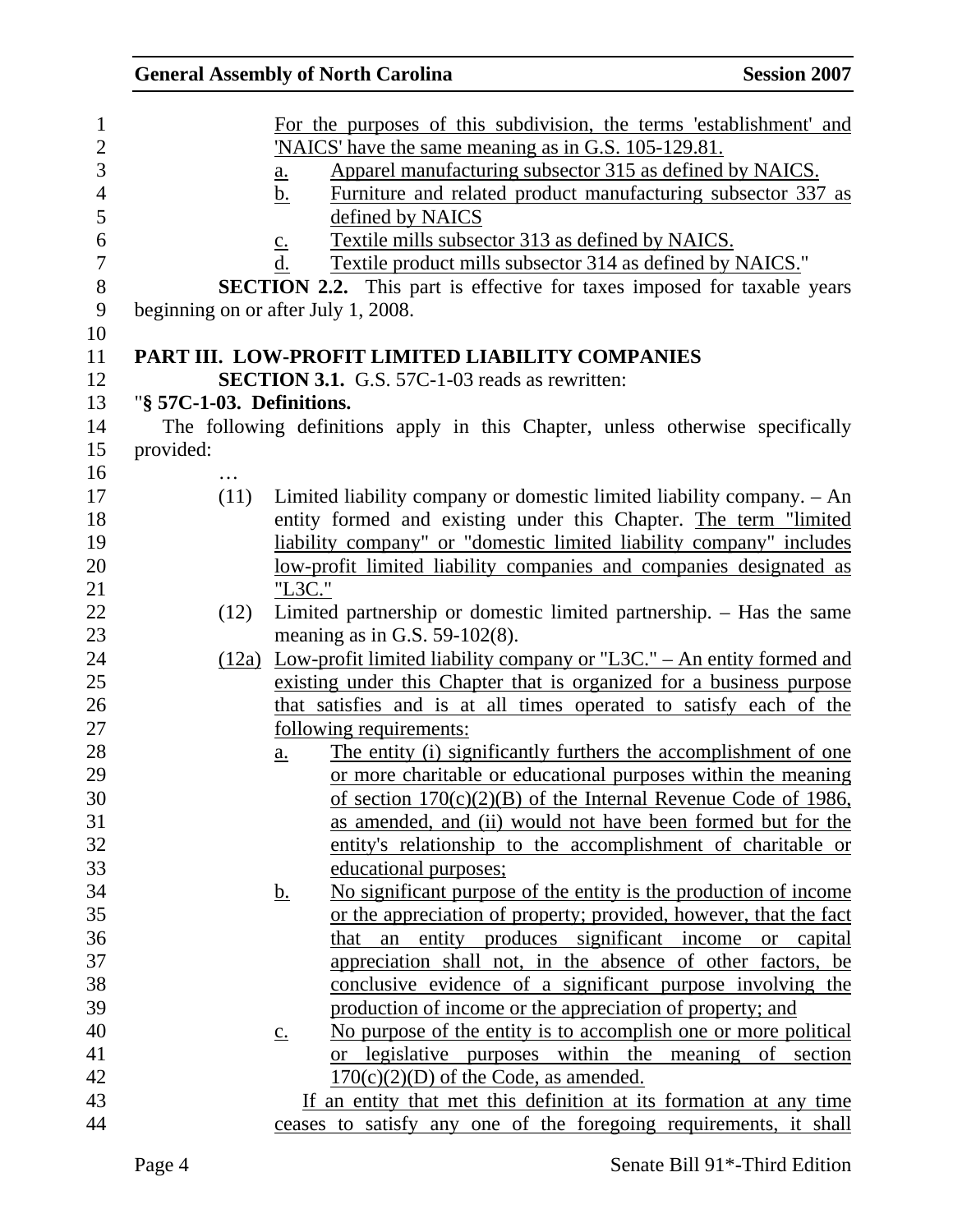|                      | <b>General Assembly of North Carolina</b>                                                | <b>Session 2007</b> |
|----------------------|------------------------------------------------------------------------------------------|---------------------|
|                      | immediately cease to be a low-profit limited liability company but will                  |                     |
|                      | continue to exist as a limited liability company.                                        |                     |
|                      | All references in this subdivision to sections of the Code shall be to                   |                     |
|                      | sections of the Internal Revenue Code of 1986, as amended from time                      |                     |
|                      | to time, or to corresponding provisions of subsequent internal revenue                   |                     |
|                      | laws of the United States.                                                               |                     |
|                      | Management of the affairs. – In respect of an entity, unless<br>(12a)(12b)               |                     |
|                      | the context indicates otherwise, the authority to direct and participate                 |                     |
|                      | in the management of the entity.                                                         |                     |
|                      | $\ldots$ "                                                                               |                     |
|                      | SECTION 3.2.<br>G.S. $55D-20(a)$ is amended by adding the following                      |                     |
| subdivision to read: |                                                                                          |                     |
|                      | The name of a low-profit limited liability company, as defined in<br>"(6)                |                     |
|                      | G.S. 57C-1-03(12a), must contain the abbreviation "L3C" or "l3c."                        |                     |
|                      | <b>SECTION 3.3</b> This part is effective when it becomes law.                           |                     |
|                      |                                                                                          |                     |
|                      | PART IV. NORTH CAROLINA FURNITURE FUND AND COUNCIL                                       |                     |
|                      | <b>SECTION 4.1.</b> Article 10 of Chapter 143B of the General Statutes is                |                     |
|                      | amended by adding a new Part to read:                                                    |                     |
|                      | "Part 2K. North Carolina Furniture Council.                                              |                     |
|                      | "§ 143B-437.95. North Carolina Furniture Council. – creation; powers; duties.            |                     |
|                      | There is established the North Carolina Furniture Council of the Department of           |                     |
|                      | Commerce. The North Carolina Furniture Council shall have the following powers and       |                     |
| duties:              |                                                                                          |                     |
|                      | To identify and implement methods for improving North Carolina's<br>(1)                  |                     |
|                      | furniture industry.                                                                      |                     |
|                      | To assure orderly growth and development of North Carolina's<br>(2)                      |                     |
|                      | furniture industry.                                                                      |                     |
|                      | To assist in the coordination of the activities of the various State<br>$\left(3\right)$ |                     |
|                      | agencies and other organizations contributing to the development of                      |                     |
|                      | the furniture industry.                                                                  |                     |
|                      | To receive and disburse funds.<br>(4)                                                    |                     |
|                      | To establish criteria for recipients of grants from the North Carolina<br>(5)            |                     |
|                      | Furniture Fund and to make grants from the Fund.                                         |                     |
|                      | To enter into contracts for the purpose of developing new or improved<br>(6)             |                     |
|                      | markets for and technological advances in the furniture industry.                        |                     |
|                      | enter into agreements with any local, state, or national<br>(7)<br>To                    |                     |
|                      | <u>organizations</u> or agencies engaged in education for the purpose of                 |                     |
|                      | disseminating information on furniture industry projects.                                |                     |
|                      | To enter into contracts with commercial entities for the purpose of<br><u>(8)</u>        |                     |
|                      | developing marketing, advertising, and other promotional programs                        |                     |
|                      | designed to promote the orderly growth of the North Carolina furniture                   |                     |
|                      | industry.                                                                                |                     |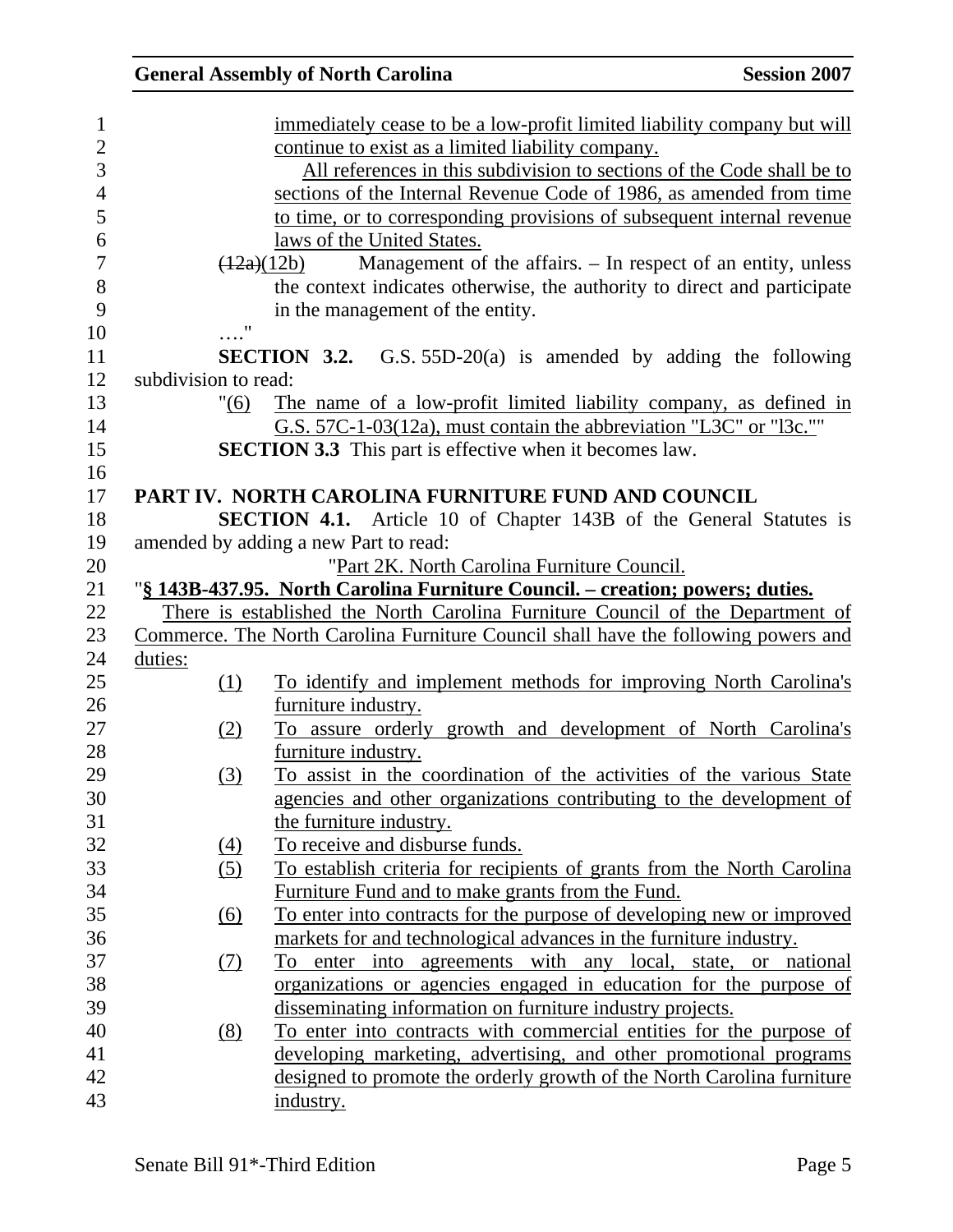## **General Assembly of North Carolina Session 2007**

| $\mathbf{1}$   | (9)        | To acquire any licenses or permits necessary for performance of the                      |
|----------------|------------|------------------------------------------------------------------------------------------|
| $\overline{c}$ |            | duties of the Council.                                                                   |
| 3              |            | "§ 143B-437.96. North Carolina Furniture Council. — composition; terms;                  |
| $\overline{4}$ |            | reimbursement.                                                                           |
| 5              | (a)        | The Council shall consist of 13 members. The following members or their                  |
| 6              |            | designees shall serve as ex officio members:                                             |
| 7              | (1)        | The Secretary of the Department of Commerce.                                             |
| 8              | (2)        | The President of the Community College System.                                           |
| 9              | (3)        | The Chancellor of North Carolina State University.                                       |
| 10             |            | The remaining members shall be appointed as follows:                                     |
| 11             | (1)        | Three persons appointed by General Assembly, upon the                                    |
| 12             |            | recommendation of the Speaker of the House of Representatives, one                       |
| 13             |            | of whom shall be a representative of the furniture manufacturing                         |
| 14             |            | industry.                                                                                |
| 15             | (2)        | Three persons appointed by the General Assembly, upon the                                |
| 16             |            | recommendation of the President Pro Tempore of the Senate, one of                        |
| 17             |            | whom shall be a representative of the furniture upholstery industry.                     |
| 18             | (3)        | One representative of the furniture manufacturing industry, appointed                    |
| 19             |            | by the Governor.                                                                         |
| 20             | (4)        | <u>One representative of the furniture upholstery industry, appointed by</u>             |
| 21             |            | the Governor.                                                                            |
| 22             | (5)        | One retailer of North Carolina furniture products, appointed by the                      |
| 23             |            | Governor.                                                                                |
| 24             | (6)        | One member of the general public, appointed by the Governor.                             |
| 25             | (b)        | Other than the initial members of the Council and members of the Council                 |
| 26             |            | serving ex officio, members of the Council shall serve three-year terms. Initial members |
| 27             |            | of the Council shall serve staggered terms as follows:                                   |
| 28             | <u>(1)</u> | The following initial members shall serve terms of three years:                          |
| 29             |            | The representative of the furniture manufacturing industry<br>a.                         |
| 30             |            | appointed by the General Assembly upon the recommendation                                |
| 31             |            | of the President Pro Tempore of the Senate.                                              |
| 32             |            | The representative of the furniture manufacturing industry<br><u>b.</u>                  |
| 33             |            | appointed by the General Assembly upon recommendation of                                 |
| 34             |            | the Speaker of the House of Representatives.                                             |
| 35             |            | The retailer of North Carolina furniture products appointed by<br>$\underline{c}$ .      |
| 36             |            | the Governor.                                                                            |
| 37             |            | The member of the general public appointed by the Governor.<br>d.                        |
| 38             | (2)        | The remaining members shall serve terms of two years.                                    |
| 39             | (c)        | The Secretary of the Department of Commerce shall serve as chair of the                  |
| 40             |            | Council and shall call all meetings of the Council.                                      |
| 41             | (d)        | The Governor may remove any member of the Council appointed by the                       |
| 42             |            | Governor for misconduct, incompetence, or neglect of duty. The General Assembly may      |
| 43             |            | remove any member appointed by it for the same reasons. The appointing authority         |
| 44             |            | making the original appointment shall appoint successors.                                |